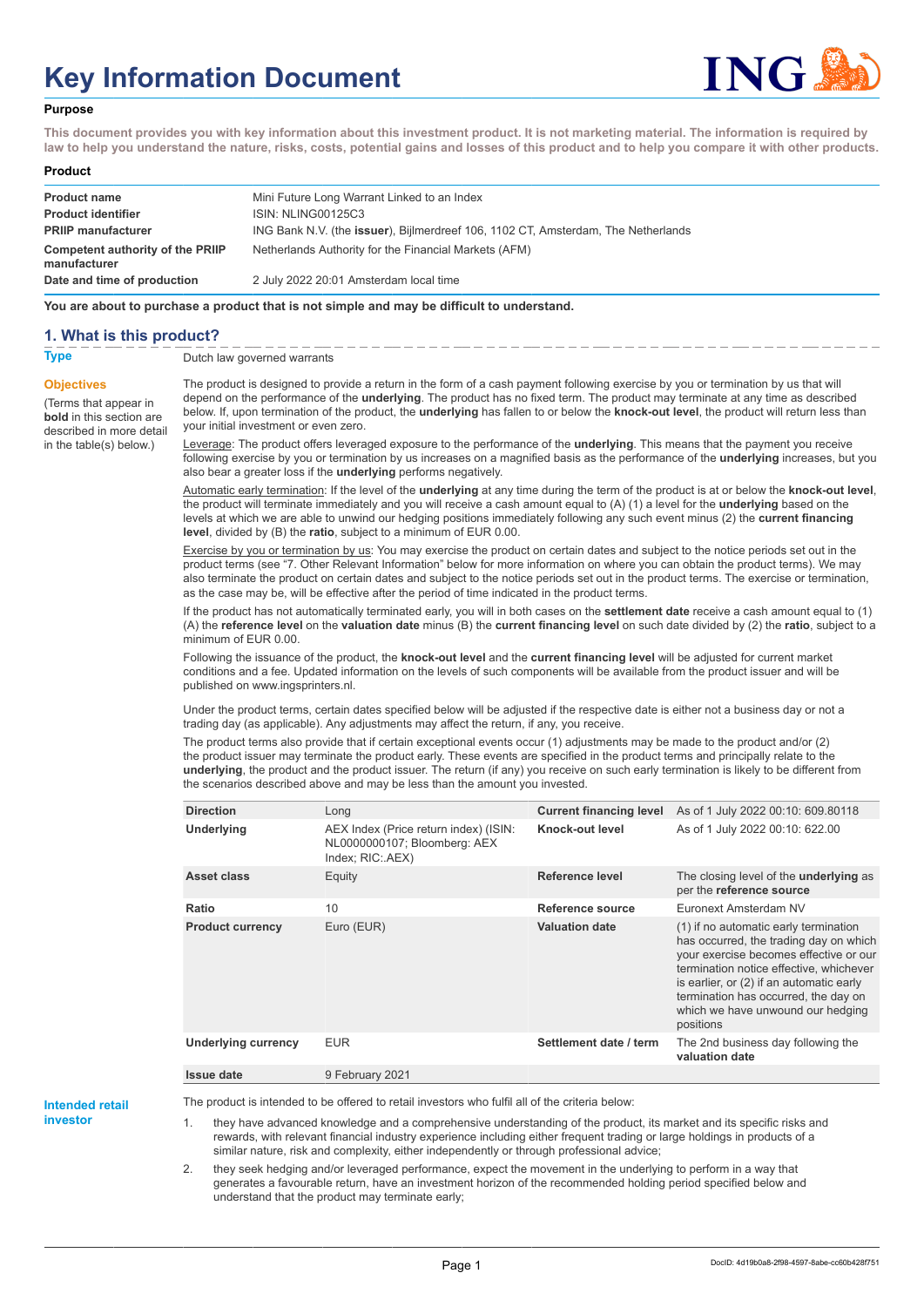- 3. they accept the risk that the issuer could fail to pay or perform its obligations under the product and they are able to bear a total loss of their investment; and
- 4. they are willing to accept a level of risk to achieve potential returns that is consistent with the summary risk indicator shown below.

The product is not intended to be offered to retail clients who do not fulfil these criteria.

### **2. What are the risks and what could I get in return?**

**Risk indicator**

**Performance scenarios**





**The risk indicator assumes you keep the product for 1 day. The actual risk can vary significantly if you cash in at an early or a later stage and you may get back less.**

The summary risk indicator is a guide to the level of risk of this product compared to other products. It shows how likely it is that the product will lose money because of movements in the markets or because we are not able to pay you.

We have classified this product as 7 out of 7, which is the highest risk class. This rates the potential losses from future performance at a very high level, and poor market conditions are very unlikely to impact our capacity to pay you.

**Be aware of currency risk:** If the currency of your account is different to the currency of this product, you will be exposed to the risk of suffering a loss as a result of the conversion of the currency of the product into the account currency. This risk is not considered in the indicator shown above.

**Be aware of currency risk:** If (i) the Underlying is traded in a different currency than EUR the unwind amount will be converted to EUR at the prevailing exchange rate which may result in a loss; or (ii) the currency of your account is different from the Currency of the product, you may be exposed to the risk of suffering a loss as a result of the conversion of the Currency of the product into the account currency. Risk (ii) above is not considered in the indicator shown above.

This product does not include any protection from future market performance so you could lose some or all of your investment.

If we are not able to pay you what is owed, you could lose your entire investment.

For detailed information about all risks relating to the product please refer to the risk sections of the prospectus and any supplements thereto as specified in the section "7. Other relevant information" below.

#### **Market developments in the future cannot be accurately predicted. The scenarios shown are only an indication of some of the possible outcomes based on recent returns. Actual returns could be lower.**

*Investment: EUR 10,000*

| <b>cenarios</b> |  |  |
|-----------------|--|--|
|                 |  |  |

| <b>Scenarios</b>           |                                                                           | 1 day                          |  |
|----------------------------|---------------------------------------------------------------------------|--------------------------------|--|
|                            |                                                                           | (Recommended holding period)   |  |
| Stress scenario            | What you might get back after costs<br>Percentage return (not annualised) | <b>EUR 0.00</b><br>$-100.00\%$ |  |
| Unfavourable scenario      | What you might get back after costs<br>Percentage return (not annualised) | EUR 8,573.03<br>$-14.27\%$     |  |
| <b>Moderate scenario</b>   | What you might get back after costs<br>Percentage return (not annualised) | EUR 10,486.31<br>4.86%         |  |
| <b>Favourable scenario</b> | What you might get back after costs<br>Percentage return (not annualised) | EUR 12,056.05<br>20.56%        |  |

The average returns shown in the above table are not annualised, which means they may not be comparable to the average returns shown in other key information documents.

This table shows the money you could get back over the next day under different scenarios, assuming that you invest EUR 10,000.

The scenarios shown illustrate how your investment could perform. The recommended holding period for this product is less than one year. The figures are therefore not calculated on a per year basis, but for the recommended holding period. Figures in this section and "4. What are the costs?" are therefore not comparable with figures given for products with a recommended holding period of at least one year. The scenarios presented are an estimate of future performance based on evidence from the past on how the value of this investment varies, and are not an exact indicator. What you get will vary depending on how the market performs and how long you keep the product. The stress scenario shows what you might get back in extreme market circumstances, and it does not take into account the situation where we are not able to pay you.

This product cannot be easily cashed in. This means it is difficult to estimate how much you would get back if you cash in before the recommended holding period. You will either be unable to cash in early or you will have to pay high costs or make a large loss if you do so.

The figures shown include all the costs of the product itself, but may not include all the costs that you pay to your advisor or distributor. The figures do not take into account your personal tax situation, which may also affect how much you get back.

Buying this product holds that you think the level of the underlying will increase.

Your maximum loss would be that you will lose your investment.

## **3. What happens if ING Bank N.V. is unable to pay out?**

You are exposed to the risk that the issuer might be unable to meet its obligations in connection with the product for instance in the event of bankruptcy or an official directive for resolution action. This may materially adversely affect the value of the product and could lead to you losing some or all of your investment in the product. The product is not a deposit and as such is not covered by any deposit protection scheme.